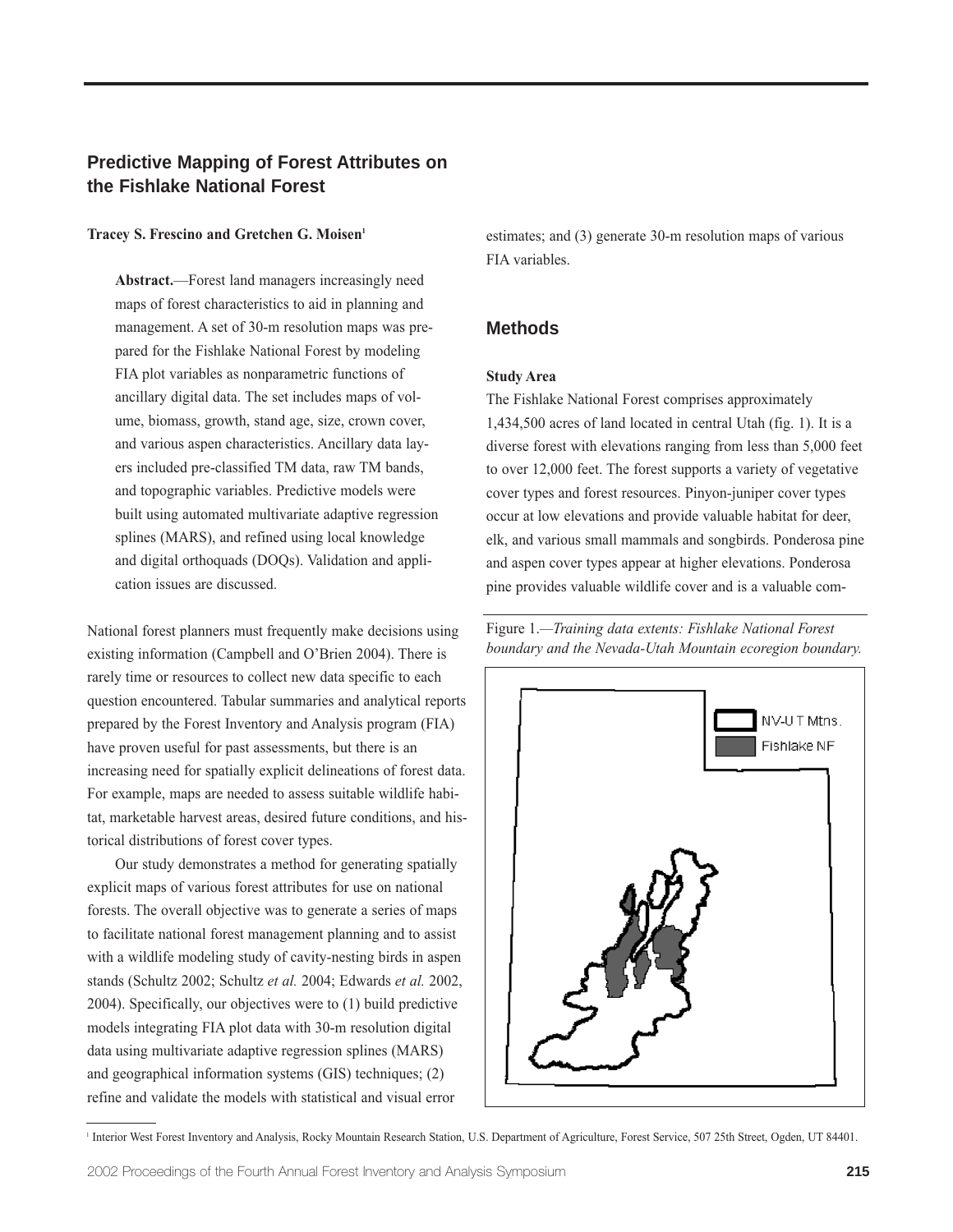| <b>Forest Attribute (Alias)</b> | <b>Units</b>  | <b>Description</b>                                                                                                                                                  |
|---------------------------------|---------------|---------------------------------------------------------------------------------------------------------------------------------------------------------------------|
| Tree basal area (BALIVE)        | Sq. ft./acre  | Basal area of live trees 1 inch diameter and greater                                                                                                                |
| Tree volume (NVOLTOT)           | Cu. ft./acre  | Net volume of live trees 5 inches diameter and greater                                                                                                              |
| Tree biomass (BIOMASS)          | Tons/acre     | Woody biomass per acre of live trees 1 inch diameter and greater                                                                                                    |
| Tree crown cover (CRCOV)        | $\frac{0}{0}$ | Crown cover of live trees 1 inch diameter and greater                                                                                                               |
| Trees per acre (TPA)            | $#$ Trees     | Trees per acre of live trees 1 inch diameter and greater                                                                                                            |
| Stand age (STAGE)               | Years         | Weighted average age of the stand                                                                                                                                   |
| Quadratic mean diameter (QMD)   | Inches        | Tree diameter based on the weighted average basal area of live timber<br>trees 1 inch diameter and greater and live woodland trees 3 inches<br>diameter and greater |
| Net annual growth (NGRWCF)      | Cu. ft./acre  | Annual net volume growth per acre of live growing-stock timber trees 5<br>inches diameter and greater and woodland trees 3 inches diameter<br>and greater           |
| Aspen presence (ASP)            | Yes/no        | Presence of aspen trees 1 inch diameter or greater                                                                                                                  |
| Aspen basal area (ASPBA)        | Sq. ft./acre  | Basal area of live aspen trees 1 inch diameter and greater                                                                                                          |
| Percent aspen basal area        | $\frac{0}{0}$ | Percent basal area of live aspen trees 1 inch diameter and greater                                                                                                  |
| Average tree height (TRHTAVG)   | Feet          | Average height of dominant or codominant trees                                                                                                                      |
| Snag density (SNAGNUM)          | $#$ Snags     | Snags per acre of standing dead trees 5 inches diameter and greater                                                                                                 |
| Aspen rot presence (ASPROT)     | Yes/no        | Presence of aspen disease                                                                                                                                           |

#### Table 1.*—FIA forest attributes, including units and description*

mercial tree species. Aspen is widely known to be prime wildlife habitat, affording beneficial cover, water, and food for a variety of wildlife species. Aspen cover types are being threatened by successional climax species, such as subalpine fir, white fir, and spruce, which are crowding out the aspen and diminishing the benefits to wildlife. Spruce-fir cover types occur at the higher elevations.

The Forest falls almost entirely within Bailey's (1980) Nevada-Utah Mountain ecoregion province, revised by Homer *et al.* (1997) (F-1). FIA data were available throughout this ecoregion. Because this ecoregion is ecologically similar to the Fishlake National Forest, we considered modeling forest characteristics for both areas.

### **Data**

There were 836 forested locations within the Nevada-Utah Mountain ecoregion and 231 forested FIA locations within the Fishlake National Forest. We identified a set of eight FIA forest attributes to assist with management planning (tree basal area,

tree volume, tree biomass, tree crown cover, trees per acre, quadratic mean diameter, stand age, and net annual growth), and a set of six additional variables needed for modeling aspen habitats for cavity-nesting birds (aspen presence, aspen basal area, percent aspen basal area, average tree height, snag density, and aspen rot presence). We used data collected on the FIA plots to compile individual tree measurements and combined them with stand variables to produce location-level summaries of all variables (table 1).

Data extraction and mining routines were performed within a GIS environment. We acquired a set of twelve 30-m resolution digital layers that would be appropriate for predicting forest attributes (table 2). Seven of these layers were based on 30-m resolution Enhanced Thematic Mapper (ETM) satellite data obtained through the Multi-Resolution Land Characteristics (MRLC) consortium. Three were raw spectral bands, one was a normalized difference vegetation index (NDVI) derived from the raw spectral bands, and the remaining three were classified ETM products generated by the Land Cover Characterization (LCC) program of the U.S. Geological Survey (USGS) Earth Resources Observation Systems (EROS) Data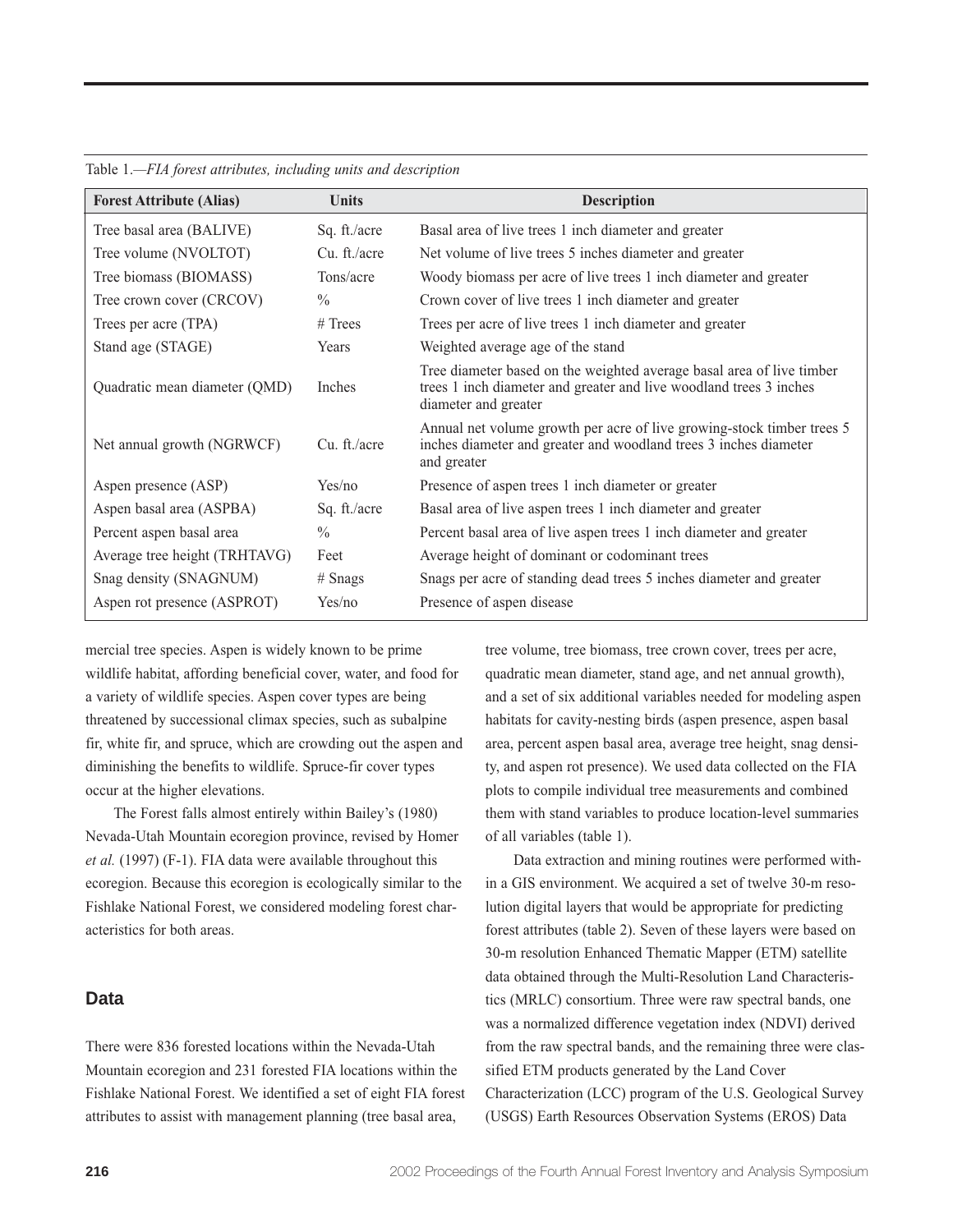Center (EDC) (Huang *et al.*, in press). The other five predictor variables were derived from 30-m resolution National Elevation Dataset (NED) digital elevation models (DEMs), including elevation, aspect, slope, hillshade, and topographic class. Elevation was extracted directly from the DEMs while aspect, slope, and hillshade were derived from the DEM using functions from the GRID module in ArcInfo GIS (ESRI Inc., Redlands, CA). The topographic class variable was derived from the DEM using a customized arc macro language AML (Zimmerman, unpublished data). The aspect variable was transformed from degrees to a symmetric radiation wetness index, calculated using the following formula (Roberts and Cooper 1989):

 $\text{Aspect} = \frac{1 - \cos(\text{aspect} - 30)}{}$ 2

This transformation assigns the highest values to land oriented in a north-northeast direction, the coolest and wettest orientation in Utah. The hillshade variable was derived using an illumination angle of 225 degrees.

#### **Models**

Predictive models of various forest attributes were generated using Multivariate Adaptive Regression Splines (MARS) (Friedman 1991, Prasad and Iverson 2002, Steinberg *et al.* 1999). MARS is a flexible, nonparametric regression modeling tool that automatically finds the complex relationships between a response variable and a set of continuous and discrete predictors. MARS builds models by fitting numerous piecewise linear regressions, and approximates nonlinearity by allowing the slope of the regression lines to change over different intervals of the predictor space. These intervals are defined by *basis functions*, which are the building blocks of a MARS model. MARS starts by building a large and overly complex model with many basis functions. An optimal model is then found by deleting basis functions in order of least contribution to model performance. This prevents over-fitting and ensures that the mode will stand up to new data for prediction applications such as mapping. Features of MARS that make it particularly well suited to mapping forest attributes are that it handles both categorical and continuous variables, selects the relevant predictor

| Table 2.—Ancillary data predictor variables, including units and description |  |
|------------------------------------------------------------------------------|--|
|------------------------------------------------------------------------------|--|

| <b>Forest Attribute (Alias)</b> | <b>Units</b>                  | <b>Description</b>                                                                                                                                                                                                                   |  |  |
|---------------------------------|-------------------------------|--------------------------------------------------------------------------------------------------------------------------------------------------------------------------------------------------------------------------------------|--|--|
| ETM Band 3 (ETMB3)              | Brightness value<br>$(0-255)$ | Red $(0.63 - 0.69$ micrometers); June 2000–leaf on                                                                                                                                                                                   |  |  |
| ETM Band 4 (ETMB4)              | Brightness value<br>$(0-255)$ | Near-infrared (0.76 - 0.90 micrometers); June 2000–leaf on                                                                                                                                                                           |  |  |
| ETM Band 5 (ETMB5)              | Brightness value<br>$(0-255)$ | Mid-infrared $(1.55 - 1.75$ micrometers); June 2000–leaf on                                                                                                                                                                          |  |  |
| ETM NDVI (ETMVI)                | $0.0 - 1.0$                   | Normalized Difference Vegetation Index; June 2000–leaf on                                                                                                                                                                            |  |  |
| Classified ETM (LCC10)          | 10 classes                    | 2: Nonforest; 10: Pinyon/juniper; 15: Douglas-fir; 20: Ponderosa pine;<br>30:Spruce/fir; 35:Lodgepole; 50:Other western softwoods;<br>75:Aspen/birch; 85:Western oak; 90:Other western hardwoods (based<br>on June 2000–leaf on ETM) |  |  |
| Classified ETM (LCC4)           | 4 classes                     | 2: Nonforest; 41: Deciduous; 42: Evergreen; 43: Mixed (based on June<br>2000-leaf on ETM)                                                                                                                                            |  |  |
| Classified ETM (LCC2)           | 2 classes                     | 1: Forest; 2: Nonforest (based on June 2000–leaf on ETM)                                                                                                                                                                             |  |  |
| Elevation (ELEV)                | <b>Meters</b>                 | Elevation from mean sea level                                                                                                                                                                                                        |  |  |
| Aspect (TRASP)                  | $0$ to $1$                    | Transformed index representing radiation and wetness                                                                                                                                                                                 |  |  |
| Slope (SLP)                     | $\frac{0}{0}$                 | The rate of change from one cell to the next                                                                                                                                                                                         |  |  |
| Hillshade (HLSHD)               | Brightness value<br>$(0-255)$ | Shaded relief considering shadows and an illumination angle of 225<br>degrees                                                                                                                                                        |  |  |
| Topoclass (TOPOCL)              | 4 classes                     | Classified to identify topographic features (1:Ridge;, 2:Slope; 3:Toe<br>slope; 4: Valley bottom)                                                                                                                                    |  |  |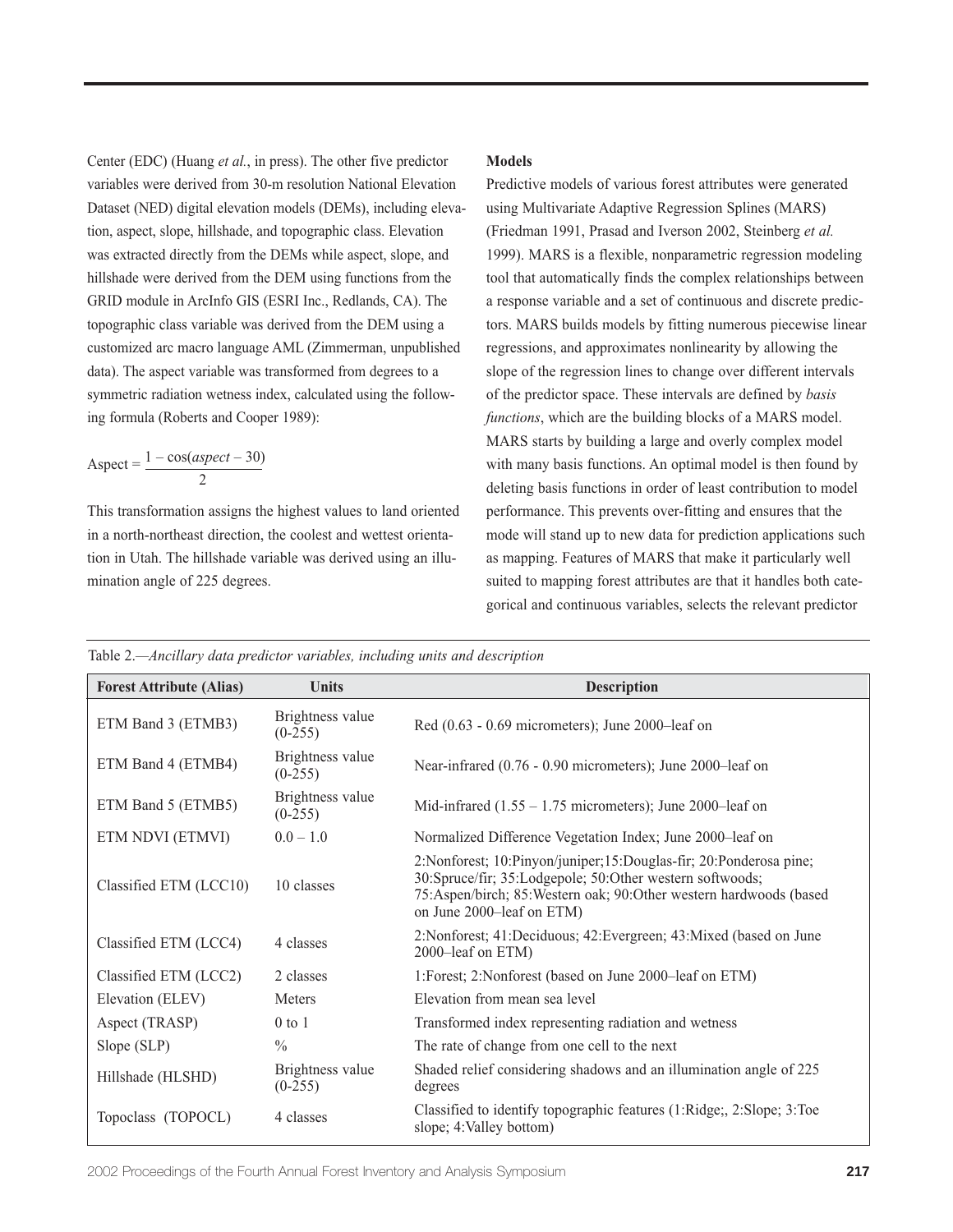Figure 2.*—Visual assessment of aspen presence predictions compared to a DOQ. a. DOQ without predictions. b. Predictions based on a model built using the Nevada-Utah Mountain ecoregion data set; c. Predictions based on a model built using the Fishlake National Forest boundary data set. White represents the predicted aspen presence.*



variables and specifies their relationship with the response automatically, determines the level and nature of interactions as well as transformations, handles missing values, protects against over-fitting, and is fast and efficient for large data sets.

We examined the effect of using training data from the two different data extents, the Fishlake National Forest and the Nevada-Utah Mountain ecoregion. In all cases, we ran the models with a maximum of 100 basis functions, specified tenfold cross-validation to select model degrees of freedom and prevent over-fitting, and allowed second-order interactions between predictor variables. Model performance was evaluated and refined by looking at  $\mathbb{R}^2$  and mean square error measures generated by MARS on a subset of the forest variables. We also visually assessed the model predictions using parallel screen displays of digital orthoquads (DOQs) and the output maps.

#### **Maps**

Maps were generated within a GIS environment. MARS output was converted to Arc Macro Language (AML) using Visual Basic (J. Nelson, unpublished data) and then run in Arc GRID. Thirty-meter resolution, spatially explicit maps were output for each FIA attribute. The nonforest class from the LCD classified-ETM product was used to mask the nonforest areas on the ground. Alternative approaches to applying MARS models to large geographic areas using Iterative Data Language are discussed in Terletzky and Frescino (2004).

### **Results**

The models using the 836 training locations within the Nevada-Utah Mountain ecoregion performed better than the models using 231 training locations within the Fishlake National Forest in most cases. Table 3 shows the  $R^2$  and MSE results from MARS for eight different FIA attributes, comparing the models built using different training data sets. The numbers in bold represent higher  $R<sup>2</sup>$  and lower MSE values, indicating better model fits. For five of the eight attributes, the  $R<sup>2</sup>$  values were higher when using the Nevada-Utah Mountain ecoregion data set. MSE values were lower when using the Nevada-Utah Mountain ecoregion data set for seven of the eight attributes.

Figure 2 shows an example of the visual assessment for models predicting aspen presence, comparing prediction results with what is displayed from a DOQ. The visual assessments of the predictions from the models built from the Nevada-Utah Mountain ecoregion data set appeared better than the predictions from the models built using the Fishlake National Forest data set.

## **Discussion and Conclusions**

Predictive modeling is not an exact science. Many factors influence model performance. One is the extent of the training data set. With several examples and evaluation procedures, we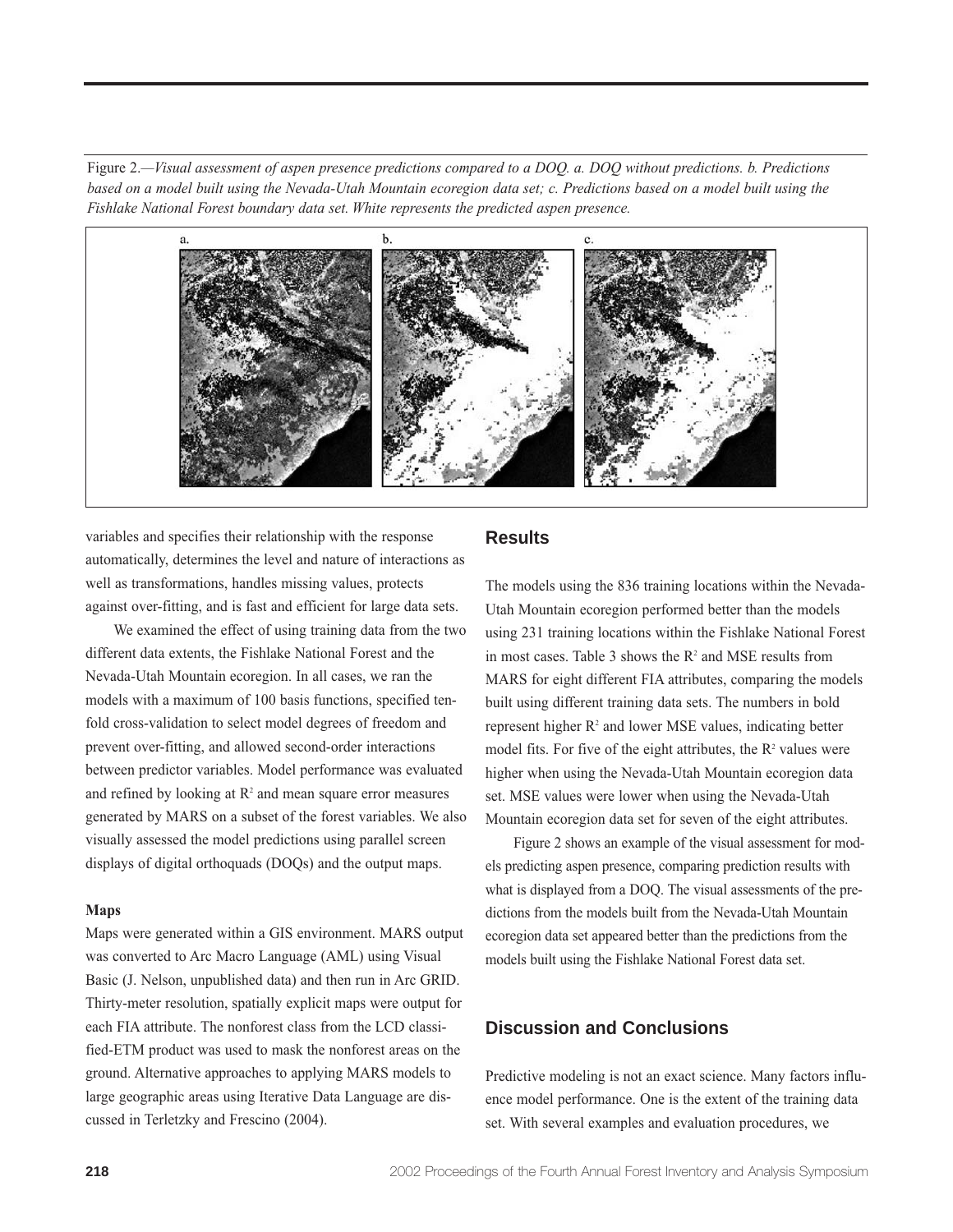determined that the models performed "better" when using a larger data set. Although many of the data were outside the area of interest, the data were ecologically similar and significantly helped to establish functional relationships between the forest attributes and the ancillary data products.

What does "better" mean? Although we were able to objectively compare model performance using  $R<sup>2</sup>$  and MSE measures, further analysis is needed to validate the model pre-

Table 3.*—R2 and MSE results from MARS for models built using the Fishlake National Forest (Fnf) data set and Nevada-Utah Mountain ecoregion (Uteco) data set (numbers in bold represent the best-fit model)*

| <b>Attribute</b> | Training<br>data set | $\mathbb{R}^2$ | <b>MSE</b>   |
|------------------|----------------------|----------------|--------------|
| <b>BALIVE</b>    | Fnf                  | 0.053          | 4,575.91     |
|                  | <b>U</b> teco        | 0.284          | 3,012.26     |
| <b>NVOLTOT</b>   | Fnf                  | 0.419          | 1,255,907.10 |
|                  | Uteco                | 0.525          | 1,110,762.60 |
| <b>BIOMASS</b>   | Fnf                  | 0.348          | 372.43       |
|                  | Uteco                | 0.476          | 330.91       |
| <b>CRCOV</b>     | Fnf                  | 0.438          | 290.15       |
|                  | Uteco                | 0.385          | 295.51       |
| <b>TPA</b>       | Fnf                  | 0.335          | 110,635.50   |
|                  | Uteco                | 0.349          | 96,821.37    |
| Stage            | Fnf                  | 0.046          | 4,419.27     |
|                  | Uteco                | 0.114          | 3,335.20     |
| Trhtavg          | Fnf                  | 0.739          | 308.74       |
|                  | Uteco                | 0.554          | 195.20       |
| Aspba            | Fnf                  | 0.478          | 2,110.66     |
|                  | Uteco                | 0.396          | 1,956.01     |

Table 4.*—Relevant variables contributing to model variance reduction*

dictions using independent data and true tenfold cross-validation procedures. More importantly, global measures of map accuracy often cannot capture what is obvious to a forest land manager wanting to use predictive maps in real-world applications. Further investigation is needed to build measures of utility into the picture.

As mentioned previously, one of the features of MARS is that it selects the relevant predictor variables. This allows us to see which predictor variables most influence the occurrence of the different forest attributes. Table 4 shows the predictor variables that were used to build the final models for eight forest attributes. The order of the variables corresponds to the relative importance of each in the model, or the amount of variance reduced by each. In general, the variables that seemed to have the most influence were the ETM raw spectral bands 5 and 3, elevation, the classified-ETM 10 and 4 classes, and the topographic class. This makes sense since band 5 (mid-infrared) characteristically indicates vegetation moisture and band 3 (red) responds to chlorophyll absorption. Elevation is a surrogate for temperature and moisture as well as the topographic class that distinguishes ridges from slopes from valley bottoms. The classified-ETM products would help distinguish differences between different forest classes, removing shadows and other features that the raw imagery may confuse.

Modeling forest attributes is an attempt to delineate characteristics in the landscape using available field data and ancillary resources, such as satellite imagery and topographic data. We assume there are significant relationships between these attributes and ancillary resources. Further research is needed to refine these relationships and obtain new ancillary products to build more accurate models.

| <b>Forest attribute</b> | Variable 1        | Variable 2  | Variable 3         | Variable 4        | Variable 5    | Variable 6 | Variable 7 |
|-------------------------|-------------------|-------------|--------------------|-------------------|---------------|------------|------------|
| <b>BALIVE</b>           | ETMB <sub>5</sub> | <b>ELEV</b> | LCD10              | LCD <sub>2</sub>  | <b>TOPOCL</b> |            |            |
| <b>NVOLTOT</b>          | <b>ELEV</b>       | ETMb3       | ETMB <sub>5</sub>  | LCD4              | <b>TOPOCL</b> | LCD10      | ETMB4      |
| <b>BIOMASS</b>          | ETMB <sub>5</sub> | <b>ELEV</b> | LCD10              | <b>TOPOCL</b>     |               |            |            |
| <b>CRCOV</b>            | ETMB3             | LCD4        |                    |                   |               |            |            |
| <b>TPA</b>              | LCD4              | <b>ELEV</b> | ETMB <sub>5</sub>  |                   |               |            |            |
| <b>STAGE</b>            | LCD4              | <b>ELEV</b> | ETMB <sub>5</sub>  |                   |               |            |            |
| <b>TRHTAVGN</b>         | LCD10             | ETMB3       | <b>ELEV</b>        | <b>TOPOCL</b>     |               |            |            |
| <b>ASPBA</b>            | LCD4              | LCD10       | ETM <sub>b</sub> 3 | ETM <sub>b5</sub> | <b>ELEV</b>   | <b>SLP</b> |            |

2002 Proceedings of the Fourth Annual Forest Inventory and Analysis Symposium **219**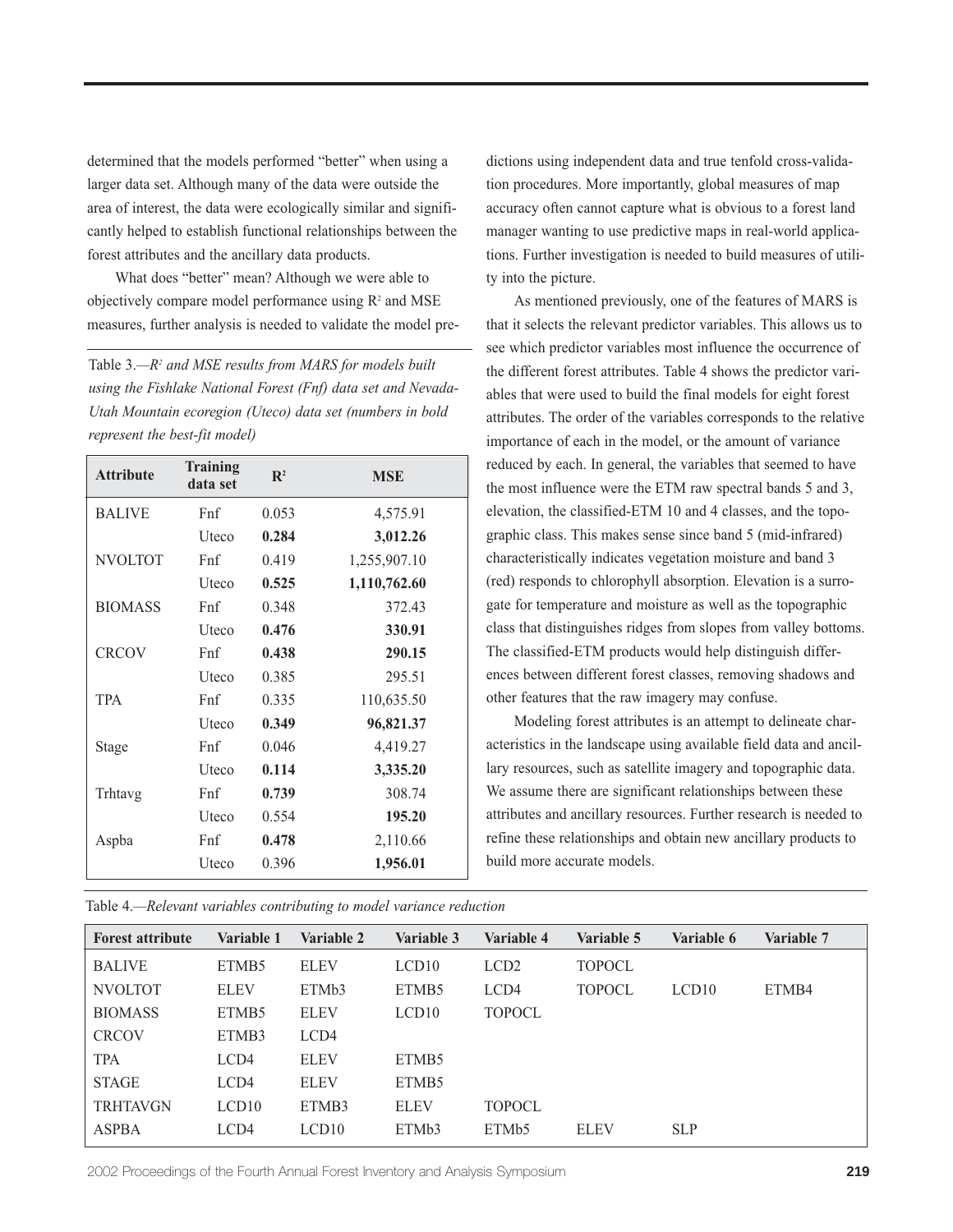National forest planners are enthusiastic about incorporating these spatially explicit products into their planning procedures and integrating them with other digital data to help understand the spatial diversity in the landscape and make decisions related to wildlife habitat, marketable harvest areas, desired future conditions, and so on. Wildlife modelers are also enthusiastic about adding spatially explicit maps of specific attributes into their models. These maps will provide valuable information about structural components of the forest and allow predictions of wildlife species, spatially across the landscape.

## **Literature Cited**

Bailey, R.G. 1980. Description of the ecoregions of the United States. Misc. Publ. 1391. Washington, DC: U.S. Department of Agriculture.

Campbell, R.C., Jr.; O'Brien, R.A. 2004. Spatial information needs on the Fishlake National Forest: Can FIA help? In: McRoberts, R.E.; *et al.,* eds. Proceedings, 4th annual forest inventory analysis symposium; 2002 November 19–21; New Orleans, LA. Gen. Tech. Rep. NC-252. St. Paul, MN: U.S. Department of Agriculture, Forest Service, North Central Research Station.

Edwards, T.C., Jr.; Moisen, G.G.; Frescino, T.S.; Lawler, J.J. 2002. Modeling multiple ecological scales to link landscape theory to wildlife conservation. In: Bissonette, J.A.; Storch, I., eds. Landscape ecology and resource management: making the linkages. Covelo, CA: Island Press.

Edwards, T.C., Jr.; Moisen, G.G.; Frescino, T.S; Schultz, R.J. 2004. The application of FIA-based, data to wildlife habitat modeling: a comparative study. In: McRoberts, R.E.; *et al.,* eds. Proceedings, 4th annual forest inventory analysis symposium; 2002 November 19–21; New Orleans, LA. Gen. Tech. Rep. NC-252. St. Paul, MN: U.S. Department of Agriculture, Forest Service, North Central Research Station.

Friedman, J. H. 1991. Multivariate adaptive regression splines. Annals of Statistics. 19: 1–141.

Homer, C.; Ramsey R.D.; Edwards, T.C., Jr.; Falconer, A. 1997. Landscape cover-type modeling using multi-scene TM mosaic. Photogrammetric Engineering and Remote Sensing. 63: 59–67.

Huang, C.; *et al*. 2002. Synergistic use of FIA plot data and Landsat 7 ETM+ images for large area forest mapping. In: McRoberts, Ronald E.; Reams, Gregory A.; Van Deusen, Paul C.; Moser, John W., eds. Proceedings, 3rd annual forest inventory and analysis symposium; 2001 October 17–19; Traverse City, MI. Gen. Tech. Rep. NC-230. St. Paul, MI: U.S. Department of Agriculture, Forest Service, North Central Research Station: 50–55.

Omernik, J.M. 1987. Map supplement: ecoregions of the conterminous United States. Annals of the Association of American Geographers. 77: 118–125 (map).

Prasad, A.M.; Iverson, L.R. 2002. Predictive vegetation mapping using a custom built model-chooser: comparison of regression tree analysis and multivariate adaptive regression splines. In: Proceedings of the 4th International conference on integrating GIS and environmental modeling: problems, prospects and research needs; 2000 September 2–8; Banff, Alberta, Canada.

Roberts, D.W.; Cooper, S.V. 1989. Concepts and techniques of vegetation mapping. In: Ferguson, D.; Morgan, P.; Johnson, F.D., eds. Land classification based on vegetation: applications for resource management. Gen. Tech. Rep. INT-257. Ogden, UT: U.S. Department of Agriculture, Forest Service, Intermountain Research Station: 90–96.

Schultz, R.J., Jr. 2002. Scale dependency in habitat selection by cavity nesting birds in Fishlake National Forest. Logan, UT: Utah State University. 100 p. M.S. thesis.

Schultz, R.J., Jr.; Edwards, T.C.; Moisen, G.G.; Frescino, T.S. 2004. Development and validation of spatially explicit habitat models for cavity-nesting birds in Fishlake National Forest, Utah. In: McRoberts, R.E.; *et al.,* eds. Proceedings, 4th annual forest inventory analysis symposium; 2002 November 19–21; New Orleans, LA. Gen. Tech. Rep. NC-252. St. Paul, MN: U.S. Department of Agriculture, Forest Service, North Central Research Station.